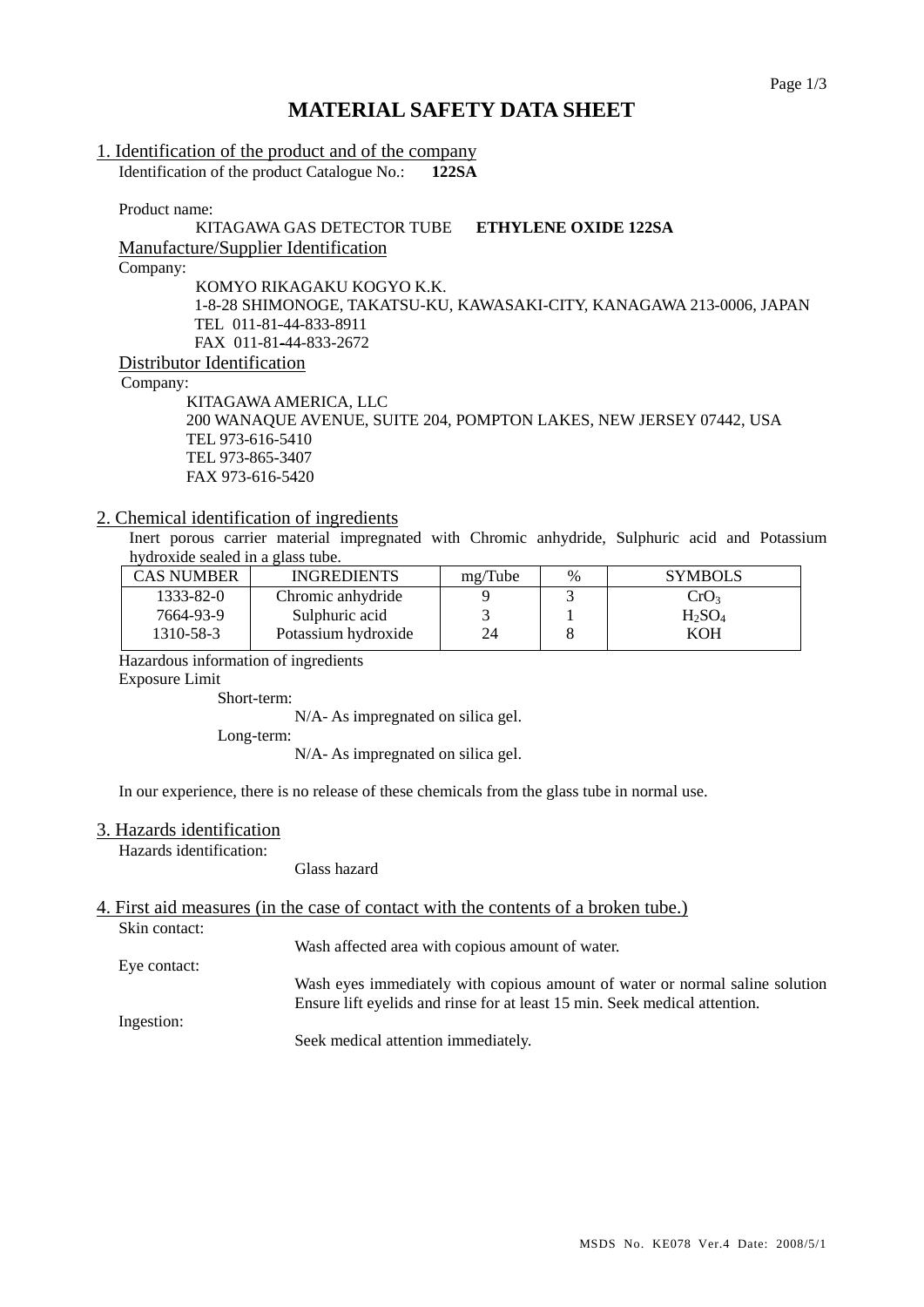| <u>5. Fire fighting measures</u><br>Flash point:       |                                                                                                                                                                |  |
|--------------------------------------------------------|----------------------------------------------------------------------------------------------------------------------------------------------------------------|--|
| Extinguishing media:                                   | Non-combustible                                                                                                                                                |  |
|                                                        | All known extinguishants can be used.                                                                                                                          |  |
| Special fire fighting Procedures:                      | None                                                                                                                                                           |  |
| Unusual fire & Explosion hazards:                      |                                                                                                                                                                |  |
|                                                        | Negligible fire hazard when exposed to heat or flame.                                                                                                          |  |
| 6. Accidental release measures<br>Personal protection: |                                                                                                                                                                |  |
|                                                        | Do not pick up broken glass with bare hands if the tube is broken. Cover with<br>inert absorbent such as vermiculite. Sweep up and contain for waste disposal. |  |
| 7. Handling and storage<br>Handling & use:             |                                                                                                                                                                |  |
|                                                        | Ensure the instructions for use are followed. Safety glasses and gloves should be<br>worn to prevent injury from splintering glass.                            |  |
| Storage:                                               | Keep away from direct sunlight and store at 25 degree C or lower.                                                                                              |  |
| 8. Exposure control/personal protection                |                                                                                                                                                                |  |
| Respiratory protection:<br>Ventilation:                | Not applicable                                                                                                                                                 |  |
|                                                        | Not applicable                                                                                                                                                 |  |
| Other protective equipment:                            | Safety glasses and gloves                                                                                                                                      |  |
| 9. Physical/Chemical properties<br>Appearance:         |                                                                                                                                                                |  |
| Boiling point:                                         | Orange and white solid layers sealed in a glass tube.                                                                                                          |  |
| Melting point:                                         | Not applicable                                                                                                                                                 |  |
|                                                        | Not applicable                                                                                                                                                 |  |
| Specific gravity $(H_2O=1)$ :                          | Not applicable                                                                                                                                                 |  |
| Evaporation rate (BuOAc=1):                            | Not applicable                                                                                                                                                 |  |
| Solubility in water:                                   | Not applicable                                                                                                                                                 |  |
| Vapour pressure:                                       | Not applicable                                                                                                                                                 |  |
| Vapour density:                                        | Not applicable                                                                                                                                                 |  |
| 10. Stability and Reactivity                           |                                                                                                                                                                |  |
| Stability:                                             |                                                                                                                                                                |  |
| Incompatibilities:                                     | Stable at under ambient temperatures and pressures.                                                                                                            |  |
| Hazardous decomposition products:                      | Not applicable<br>None                                                                                                                                         |  |
| Hazardous polymerization:                              |                                                                                                                                                                |  |
|                                                        | None                                                                                                                                                           |  |